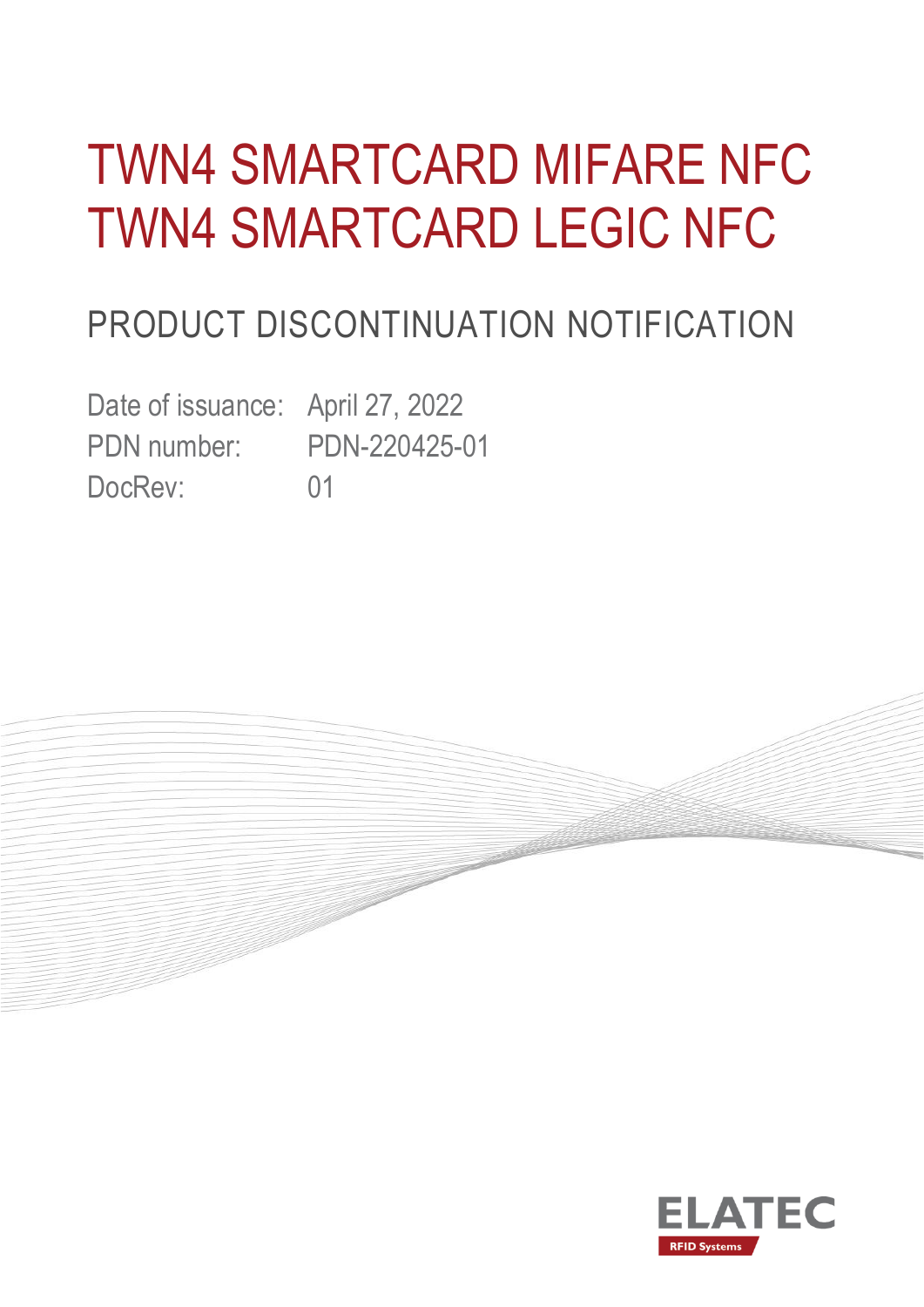# TABLE OF CONTENTS

| $\mathbf{1}$   |    |           |  |
|----------------|----|-----------|--|
|                |    |           |  |
|                | 12 |           |  |
| $2^{\circ}$    |    |           |  |
| 3              |    |           |  |
| $\overline{4}$ |    | TIMFI INF |  |
| 5              |    |           |  |

### <span id="page-1-0"></span>1 INTRODUCTION

### <span id="page-1-1"></span>1.1 DISCONTINUATION INFORMATION

This discontinuation notice informs, that ELATEC is discontinuing the manufacture of a number of products. All affected products and associated part numbers are listed in this document.

This notification is intended to inform our customers and partners, so they have the opportunity to respond and modify their product portfolio accordingly. Should you have any further questions regarding this product discontinuation, we stand ready to assist you at any stage, in order to minimize the impact of this product discontinuation on your business.

### <span id="page-1-2"></span>1.2 REVISION HISTORY

| VERSIO<br>- JN | tion<br><b>DESCRIP</b><br>™u - | ΊΟΝ          |
|----------------|--------------------------------|--------------|
| 01             | $\cdots$<br>edition            | /2022<br>η4ι |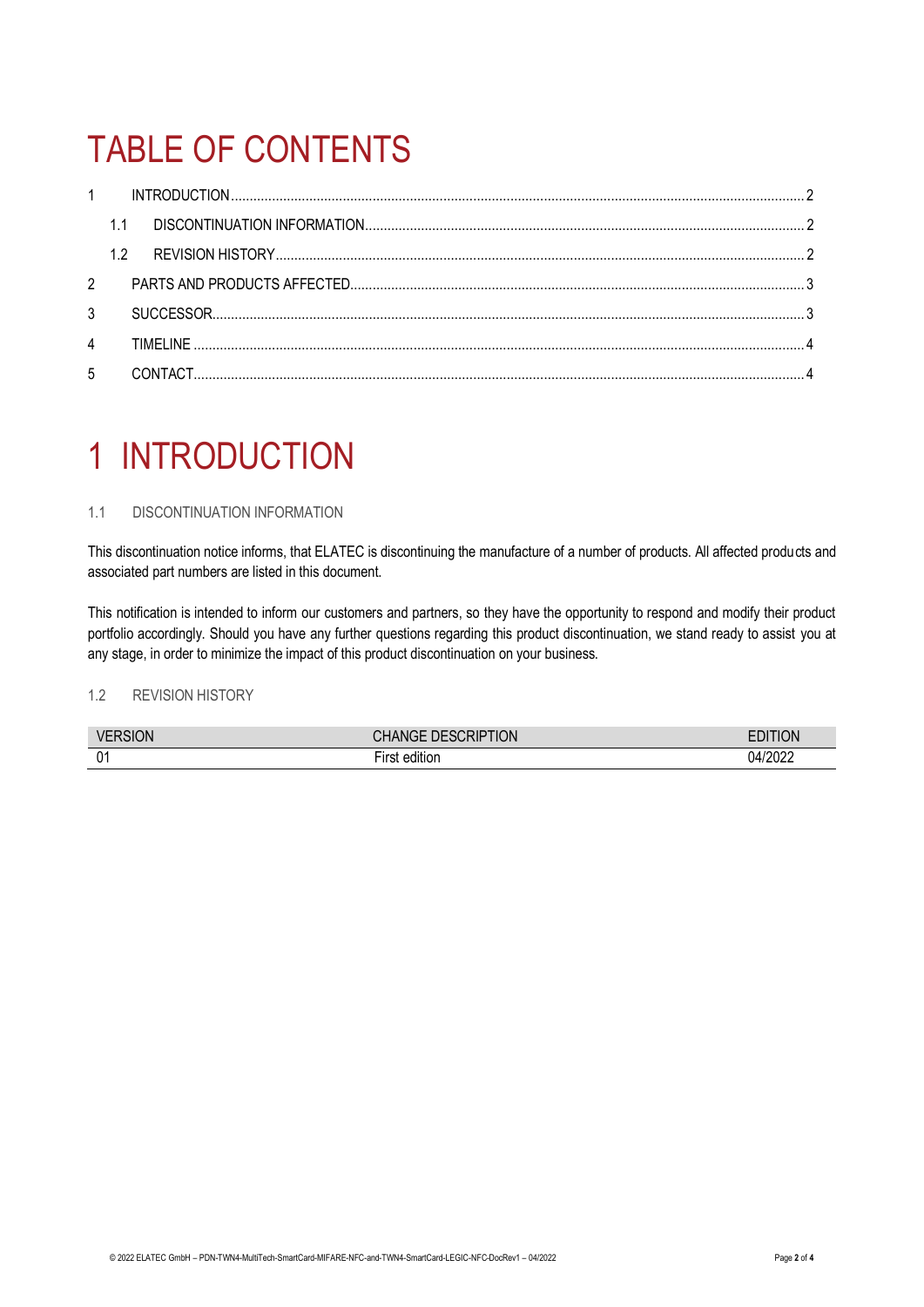# <span id="page-2-0"></span>2 PARTS AND PRODUCTS AFFECTED

The PDN comprises the entire PCB family of TWN4 SmartCard MIFARE NFC and TWN4 SmartCard LEGIC NFC products. The Desktop family is not affected.

All product variants and derivates are affected, including customer-specific derivates. The common product names are TWN4 SmartCard MIFARE NFC and TWN4 SmartCard LEGIC NFC with optional amendments to those names.

| <b>PART NUMBER</b> | <b>PRODUCT</b>                   | <b>FIRMWARE</b>             |
|--------------------|----------------------------------|-----------------------------|
| T4SO-F-CCID        | TWN4 SmartCard MIFARE NFC PCB    | B/B1.06/CPF3.17/S1SC1.53    |
| T4SO-F-PCCID       | TWN4 SmartCard MIFARE NFC-P PCB  | B/B1.06/CPF3.17/S1SC1.53/P  |
| T4SO-F-PICCID      | TWN4 SmartCard MIFARE NFC-PI PCB | B/B1.06/CPF3.17/S1SC1.53/PI |
| T4SO-B-CCID        | TWN4 SmartCard LEGIC NFC PCB     | C/B1.06/CPB3.11/S1SC1.47    |
| T4SO-B-PCCID       | TWN4 SmartCard LEGIC NFC-P PCB   | C/B1.06/CPB3.11/S1SC1.47/P  |

### <span id="page-2-1"></span>3 SUCCESSOR

TWN4 SmartCard MIFARE NFC and TWN4 SmartCard LEGIC NFC will be discontinued due to logistical and technical reasons without having a direct successor. However, the Desktop variants of TWN4 SmartCard MIFARE NFC and TWN4 SmartCard LEGIC NFC are still available.

Below you will find the detailed view with the indication of the replacement product for your device:

| <b>PRODUCT</b>                                       | <b>PART NUMBER</b> | <b>FIRMWARE</b>                                       | <b>SUCCESSOR</b>                                       | <b>PART NUMBER</b>            | <b>FIRMWARE</b>                                       |
|------------------------------------------------------|--------------------|-------------------------------------------------------|--------------------------------------------------------|-------------------------------|-------------------------------------------------------|
| <b>TWN4 SmartCard</b><br><b>MIFARE NFC PCB</b>       | T4SO-F-CCID        | B/B1.06/CPF3.17/<br>S <sub>1</sub> SC <sub>1.53</sub> | <b>TWN4 SmartCard</b><br><b>MIFARE NFC</b><br>black    | T4SD-FB2BE1-<br><b>CCID</b>   | B/B1.06/CPF3.20/<br>S1SC1.53                          |
| TWN4 SmartCard<br><b>MIFARE NFC-P</b><br>PCB         | T4SO-F-PCCID       | B/B1.06/CPF3.17/<br>S1SC1.53/P                        | <b>TWN4 SmartCard</b><br><b>MIFARE NFC-P</b><br>black  | T4SD-FB2BE1-<br><b>PCCID</b>  | B/B1.06/CPF3.20/<br>S1SC1.53/P                        |
| TWN4 SmartCard<br><b>MIFARE NFC-PI</b><br><b>PCB</b> | T4SO-F-PICCID      | B/B1.06/CPF3.17/<br>S1SC1.53/PI                       | <b>TWN4 SmartCard</b><br><b>MIFARE NFC-PI</b><br>black | T4SD-FB2BE1-<br><b>PICCID</b> | B/B1.06/CPF3.20/<br>S1SC1.53/PI                       |
| <b>TWN4 SmartCard</b><br>LEGIC NFC PCB               | T4SO-B-CCID        | C/B1.06/CPB3.11/<br>S <sub>1</sub> SC <sub>1.47</sub> | <b>TWN4 SmartCard</b><br><b>LEGIC NFC</b>              | T4SD-BB2BE1-<br><b>CCID</b>   | C/B1.06/CPB3.20/<br>S <sub>1</sub> SC <sub>1.53</sub> |
| TWN4 SmartCard<br>LEGIC NFC-P<br><b>PCB</b>          | T4SO-B-PCCID       | C/B1.06/CPB3.11/<br>S1SC1.47/P                        | <b>TWN4 SmartCard</b><br>LEGIC NFC-P                   | T4SD-BB2BE1-<br><b>PCCID</b>  | C/B1.06/CPB3.20/<br>S1SC1.53/P                        |

For more product information, availability and alternatives please contact your local sales team.